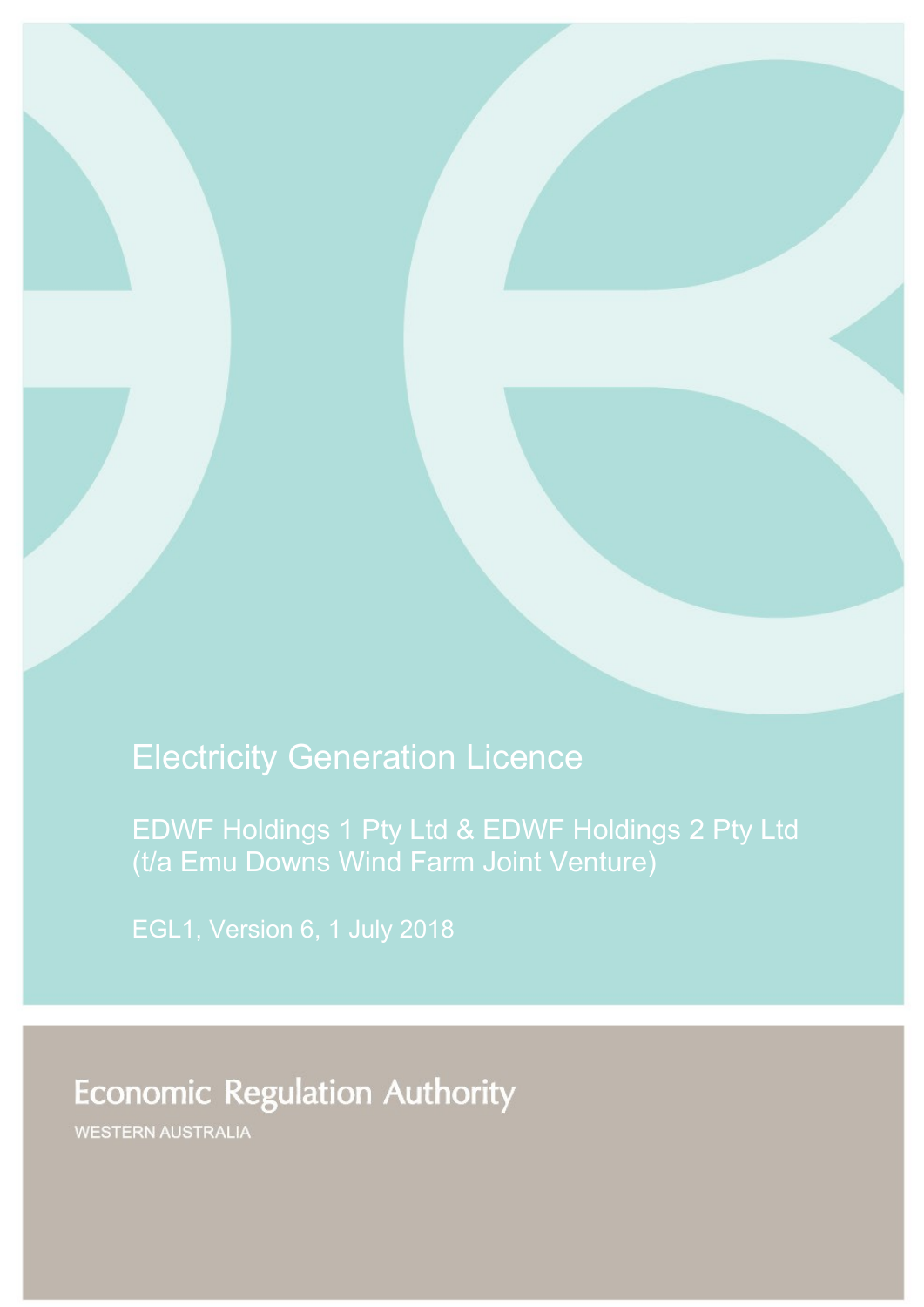#### *ELECTRICITY INDUSTRY ACT 2004 (WA)*

| Licensee Name:            | EDWF Holdings 1 Pty Ltd & EDWF Holdings 2 Pty Ltd (t/a<br>Emu Downs Wind Farm Joint Venture) |
|---------------------------|----------------------------------------------------------------------------------------------|
|                           | <b>EDWF Holdings 1 Pty Ltd</b><br>ACN 114 267 748                                            |
|                           | EDWF Holdings 2 Pty Ltd<br>ACN 114 267 793                                                   |
| Licence Area:             | The area set out in the plan referred to in clause 2.5.                                      |
| Licence Number:           | EGL <sub>1</sub>                                                                             |
| <b>Commencement Date:</b> | 23 June 2005                                                                                 |
| <b>Version Number:</b>    | 6                                                                                            |
| <b>Version Date:</b>      | 1 July 2018                                                                                  |
| Expiry Date:              | 22 June 2035                                                                                 |

Signed by a delegate; member; or the Chair of the Economic Regulation Authority

1 July 2018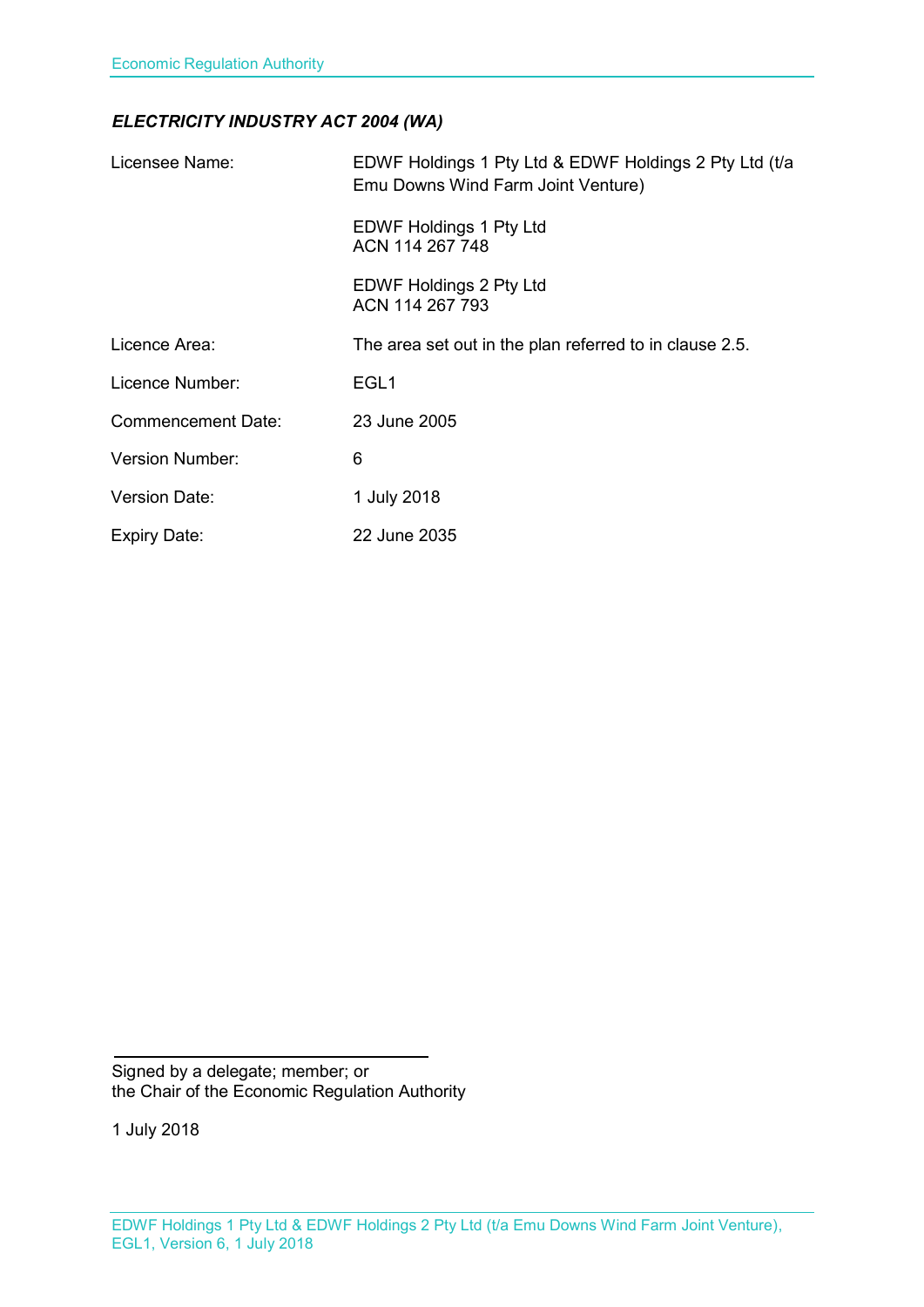### Index

| 1.             |     |                                                    |  |
|----------------|-----|----------------------------------------------------|--|
|                | 1.1 |                                                    |  |
|                | 1.2 |                                                    |  |
| 2.             |     |                                                    |  |
|                | 2.1 |                                                    |  |
|                | 2.2 |                                                    |  |
|                | 2.3 |                                                    |  |
|                | 2.4 |                                                    |  |
|                | 2.5 |                                                    |  |
| 3.             |     |                                                    |  |
|                | 3.1 |                                                    |  |
|                | 3.2 |                                                    |  |
|                | 3.3 |                                                    |  |
|                | 3.4 |                                                    |  |
|                | 3.5 |                                                    |  |
|                | 3.6 |                                                    |  |
|                | 3.7 |                                                    |  |
|                | 3.8 |                                                    |  |
|                | 3.9 |                                                    |  |
| $\mathbf{4}$ . |     |                                                    |  |
|                | 4.1 |                                                    |  |
|                | 4.2 |                                                    |  |
|                | 4.3 |                                                    |  |
|                | 4.4 |                                                    |  |
|                | 4.5 |                                                    |  |
|                |     | 5. AUDITS AND PERFORMANCE REPORTING OBLIGATIONS 10 |  |
|                | 5.1 |                                                    |  |
|                | 5.2 |                                                    |  |
|                | 5.3 |                                                    |  |
|                |     |                                                    |  |
|                |     |                                                    |  |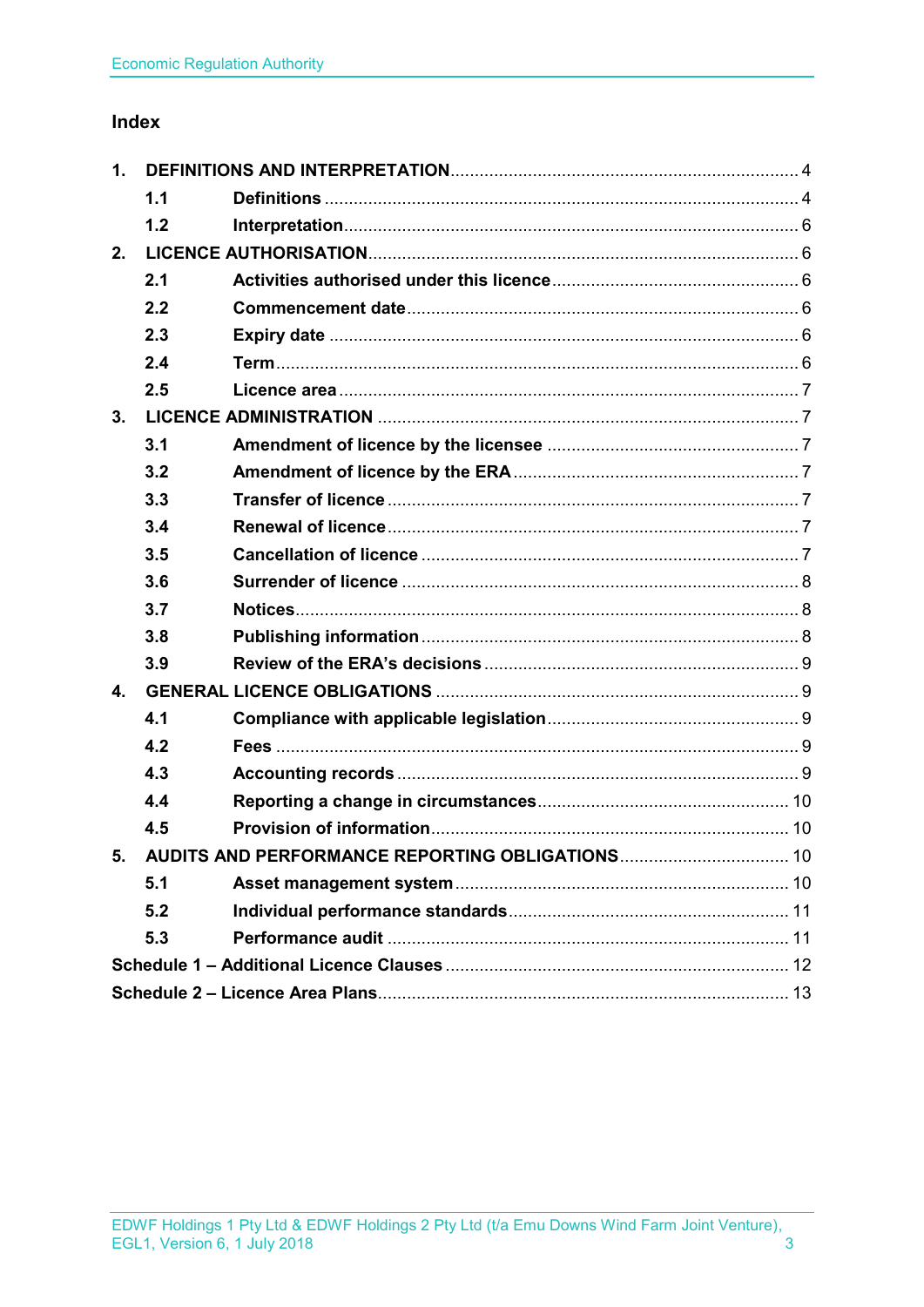#### <span id="page-3-0"></span>**1. DEFINITIONS AND INTERPRETATION**

#### <span id="page-3-1"></span>**1.1 Definitions**

1.1.1 In this *licence*, the following definitions apply unless the context otherwise requires:

*Act* means the *Electricity Industry Act 2004* (WA).

#### *applicable legislation* means:

- (a) the *Act*; and
- (b) the *Regulations* and the *Codes*.

*asset management system* means the measures that are to be taken by the *licensee* for the proper maintenance, expansion or reduction of the *generating works*.

*business day* means a day which is not a Saturday, Sunday or a Public Holiday in Western Australia.

*Code* means:

- (a) Not Used
- (b) Not Used
- (c) the *Electricity Industry (Metering) Code 2012*;
- (d) Not Used

*commencement date* means the date the *licence* was first granted by the *ERA* being the date specified in clause 2.2.

*electricity* has the meaning given to that term in section 3 of the *Act*.

*electronic means* means:

- (a) the internet;
- (b) email, being:
	- (i) in relation to the *ERA*, the *ERA's* email address as notified to the *licensee*; and
	- (ii) in relation to the *licensee*, the email address specified in the licence application or other such email address as notified in writing to the *ERA*; or
	- (iii) any other similar means,

but does not include facsimile or telephone.

*ERA* means the Economic Regulation Authority.

*expiry date* means the date specified in clause 2.3.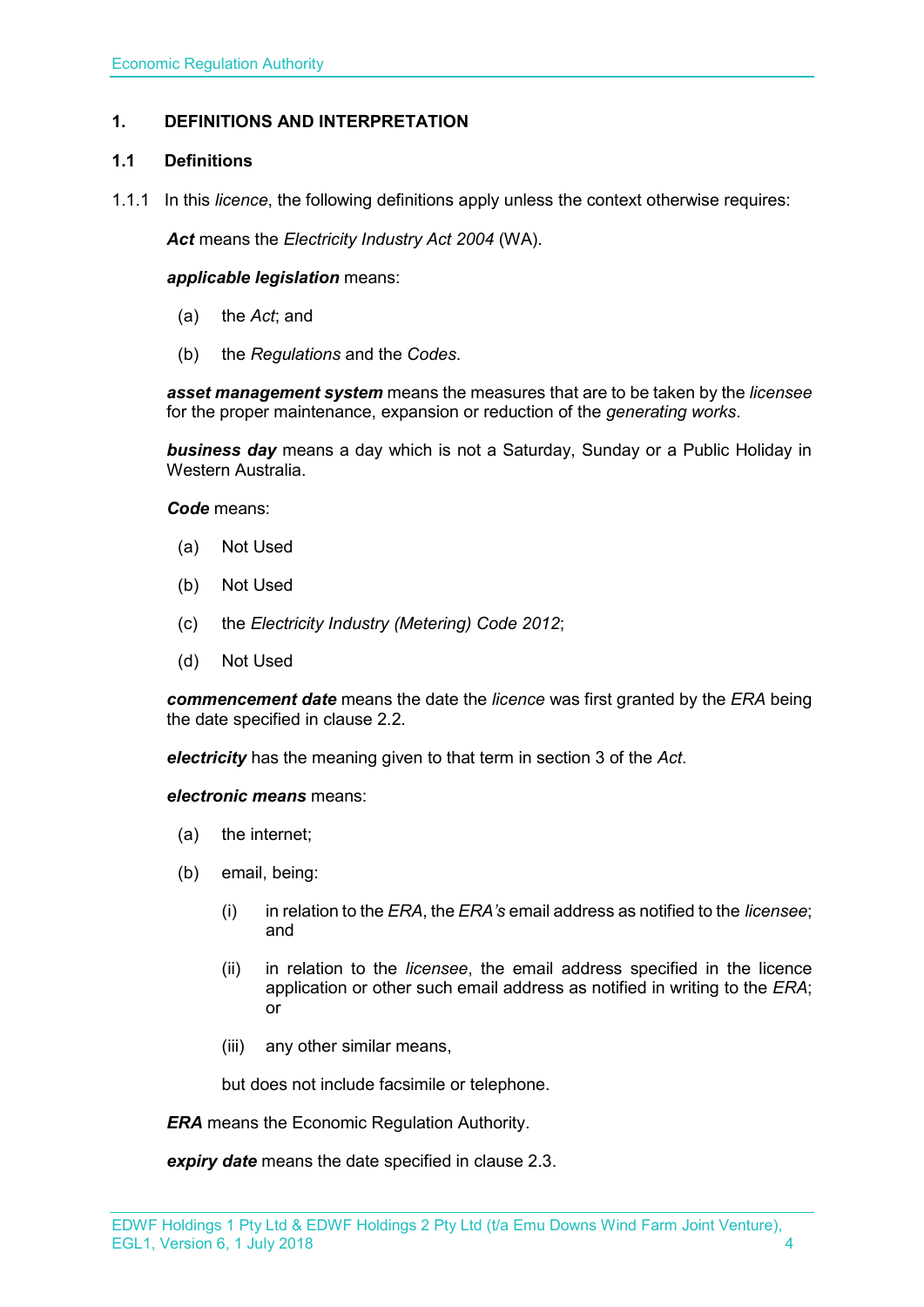*generating works* has the meaning given to that term in section 3 of the *Act.*

*individual performance standards* mean any standards prescribed by the *ERA* for an individual *licensee* pursuant to clause 5.2 of the *licence*.

*licence* means:

- (a) this document (excluding the title page and the second page of this document);
- (b) any Schedules to this document; and
- (c) any individual *performance standards* approved by the *ERA* pursuant to clause 5.2.

*licence area* is the area stated in clause 2.5 of this licence.

*licensee* means EDWF Holdings 1 Pty Ltd & EDWF Holdings 2 Pty Ltd (t/a Emu Downs Wind Farm Joint Venture), ACN 114 267 748 & 114 267 793.

*licensee's assets* means the *licensee*'s *distribution system*, *transmission system* or *generating works* (as the case may be).

*notice* means a written notice, agreement, consent, direction, representation, advice, statement or other communication required or given pursuant to, or in connection with, this *licence*.

*operate* has the meaning given to that term in section 3 of the *Act*.

*performance audit* means an audit of the effectiveness of measures taken by the *licensee* to meet the *performance criteria* in this *licence*.

*performance criteria* means:

- (a) the terms and conditions of the *licence*; and
- (b) any other relevant matter in connection with the *applicable legislation* that the *ERA* determines should form part of the *performance audit*.

**publish** in relation to a report or information means either:

- (a) posting the report or information on the *licensee's* website; or
- (b) sending the report or information to the *ERA* to be published on the *ERA's* website.

*Regulations* means:

- (a) *Economic Regulation Authority (Licensing Funding) Regulations 2014*;
- (b) Not Used
- (c) Not Used
- (d) *Electricity Industry (Licence Conditions) Regulations 2005*;
- (e) Not Used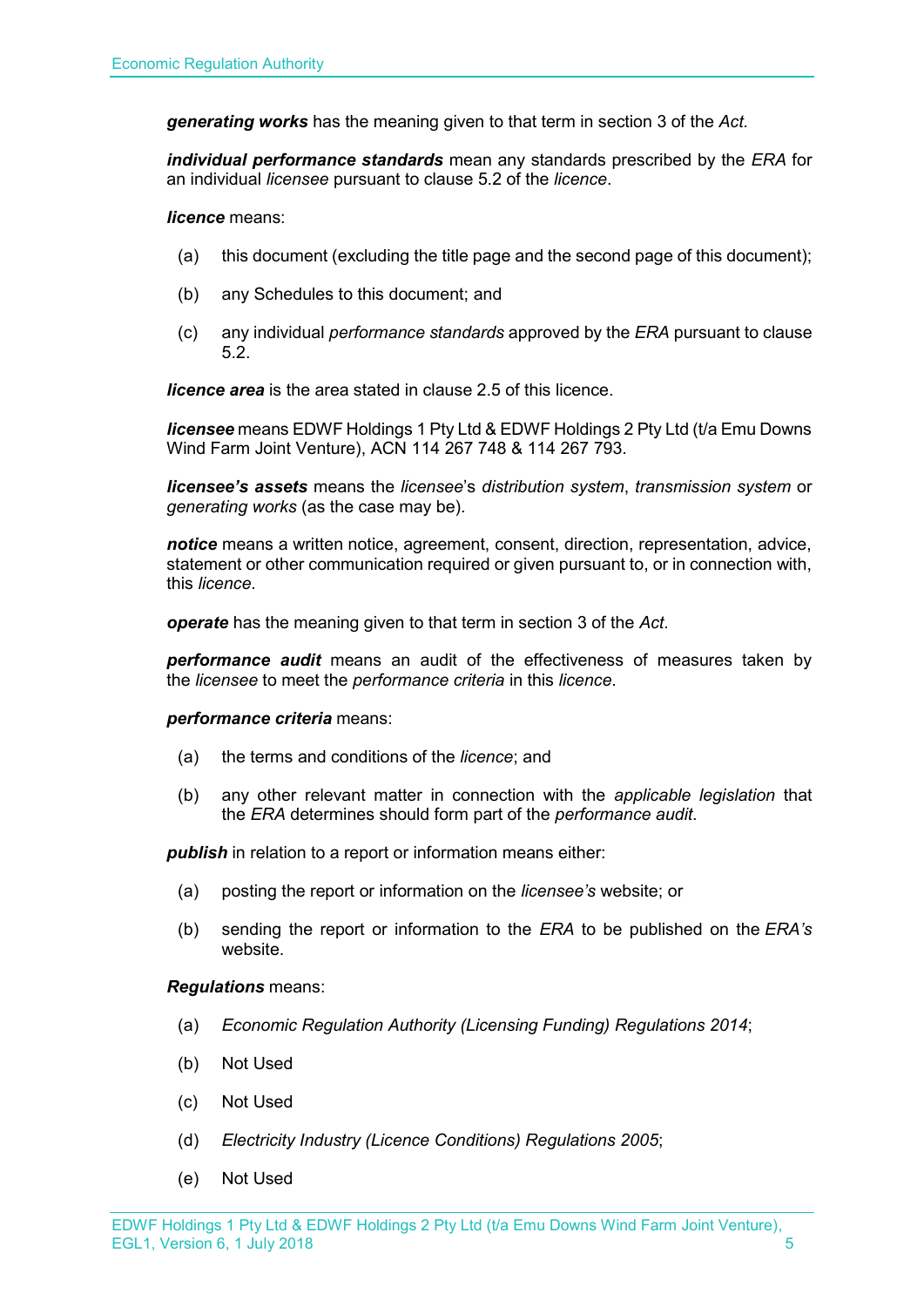(f) Not Used

*related body corporate* has the meaning given to that term in section 50 of the *Corporations Act 2001 (Cwth)*.

*reviewable decision* means a decision by the *ERA* pursuant to:

- (a) clause 3.8.3;
- (b) clause 5.1.5;
- (c) clause 5.1.7;
- (d) clause 5.2.2;
- (e) clause 5.3.2; or
- (f) clause 5.3.4,

of this *licence*.

*version date* means the date on which the *licence* was last amended pursuant to clause 3.1 or clause 3.2.

#### <span id="page-5-0"></span>**1.2 Interpretation**

1.2.1 A reference in this *licence* to any *applicable legislation* includes, unless the context otherwise requires, any statutory modification, amendment, replacement or re-enactment of that *applicable legislation*.

#### <span id="page-5-1"></span>**2. LICENCE AUTHORISATION**

#### <span id="page-5-2"></span>**2.1 Activities authorised under this licence**

2.1.1 The *licensee* is granted a licence for the *licence area* to construct and *operate generating works* or *operate* existing *generating works* in accordance with the terms and conditions of this *licence*.

#### <span id="page-5-3"></span>**2.2 Commencement date**

2.2.1 23 June 2005

#### <span id="page-5-4"></span>**2.3 Expiry date**

2.3.1 22 June 2035

#### <span id="page-5-5"></span>**2.4 Term [Section 15 of the Act]**

- 2.4.1 This *licence* commences on the *commencement date* and continues until the earlier of:
	- (a) the cancellation of the *licence* pursuant to clause 3.5 of this *licence*;
	- (b) the surrender of the *licence* pursuant to clause 3.6 of this *licence*; or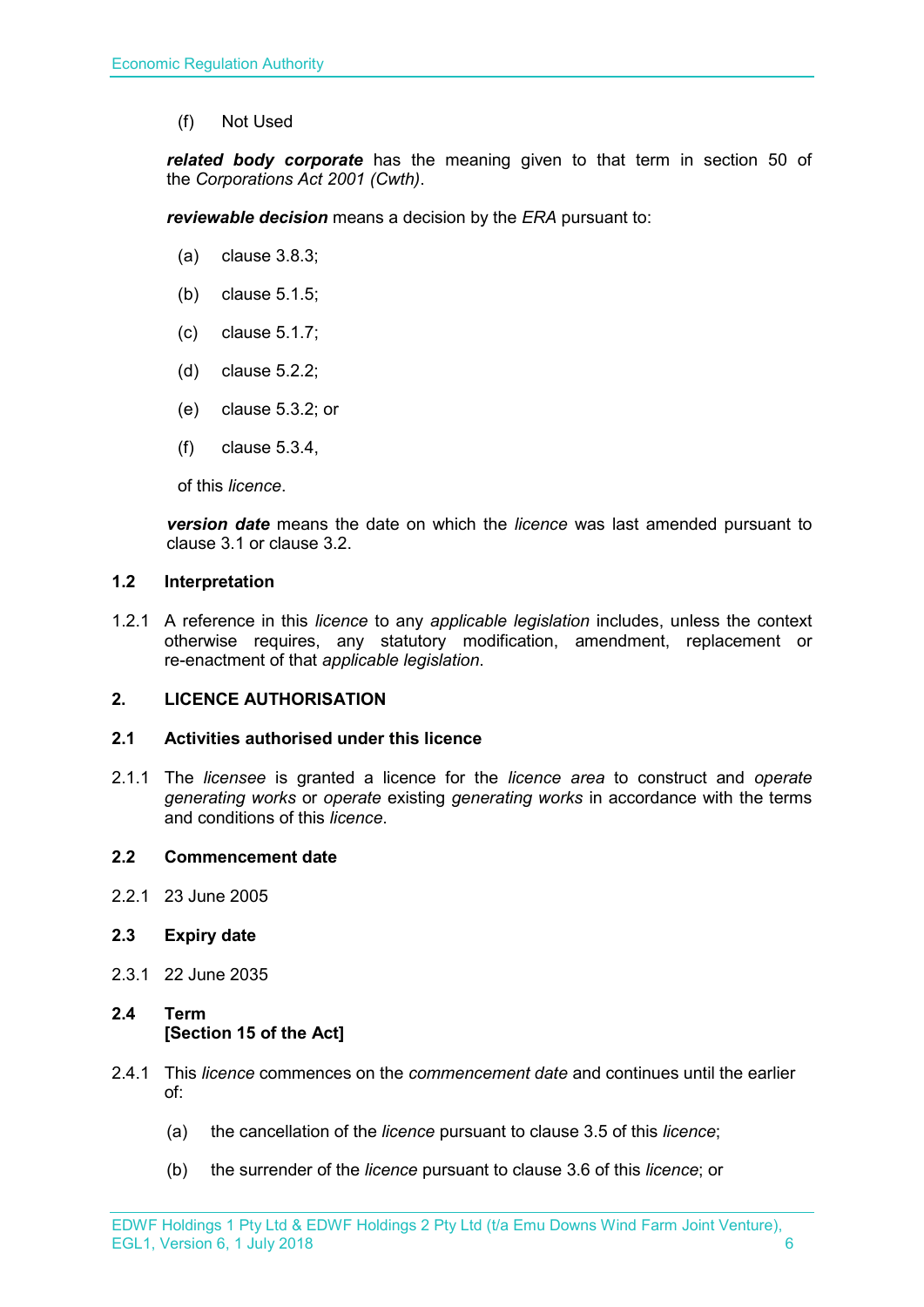(c) the *expiry date*.

#### <span id="page-6-0"></span>**2.5 Licence area**

2.5.1 The *licence area* is set out in plan(s):

ERA-EL-006

2.5.2 The *licence area* plan(s) is provided in Schedule 2.

#### <span id="page-6-1"></span>**3. LICENCE ADMINISTRATION**

- <span id="page-6-2"></span>**3.1 Amendment of licence by the licensee [Section 21 of the Act]**
- 3.1.1 The *licensee* may apply to the *ERA* to amend the *licence* in accordance with the *Act.*

#### <span id="page-6-3"></span>**3.2 Amendment of licence by the ERA [Section 22 of the Act]**

- 3.2.1 Subject to any *applicable legislation*, the *ERA* may amend the *licence* at any time in accordance with this clause.
- 3.2.2 Before amending the *licence* under clause 3.2.1, the *ERA* must:
	- (a) provide the *licensee* with written *notice* of the proposed amendments under consideration by the *ERA*;
	- (b) allow 15 *business days* for the *licensee* to make submissions on the proposed amendments; and
	- (c) take into consideration those submissions.
- 3.2.3 This clause also applies to the substitution of the existing *licence*.
- 3.2.4 For avoidance of doubt, the *licensee* will not have to pay a fee for amendments under clause 3.2.1.

#### <span id="page-6-4"></span>**3.3 Transfer of licence [Section 18 of the Act]**

3.3.1 This *licence* may be transferred only in accordance with the *Act.*

#### <span id="page-6-5"></span>**3.4 Renewal of licence [Section 16 of the Act]**

3.4.1 This *licence* may be renewed only in accordance with the *Act*.

#### <span id="page-6-6"></span>**3.5 Cancellation of licence [Section 35 of the Act]**

3.5.1 This *licence* may be cancelled only in accordance with the *Act*.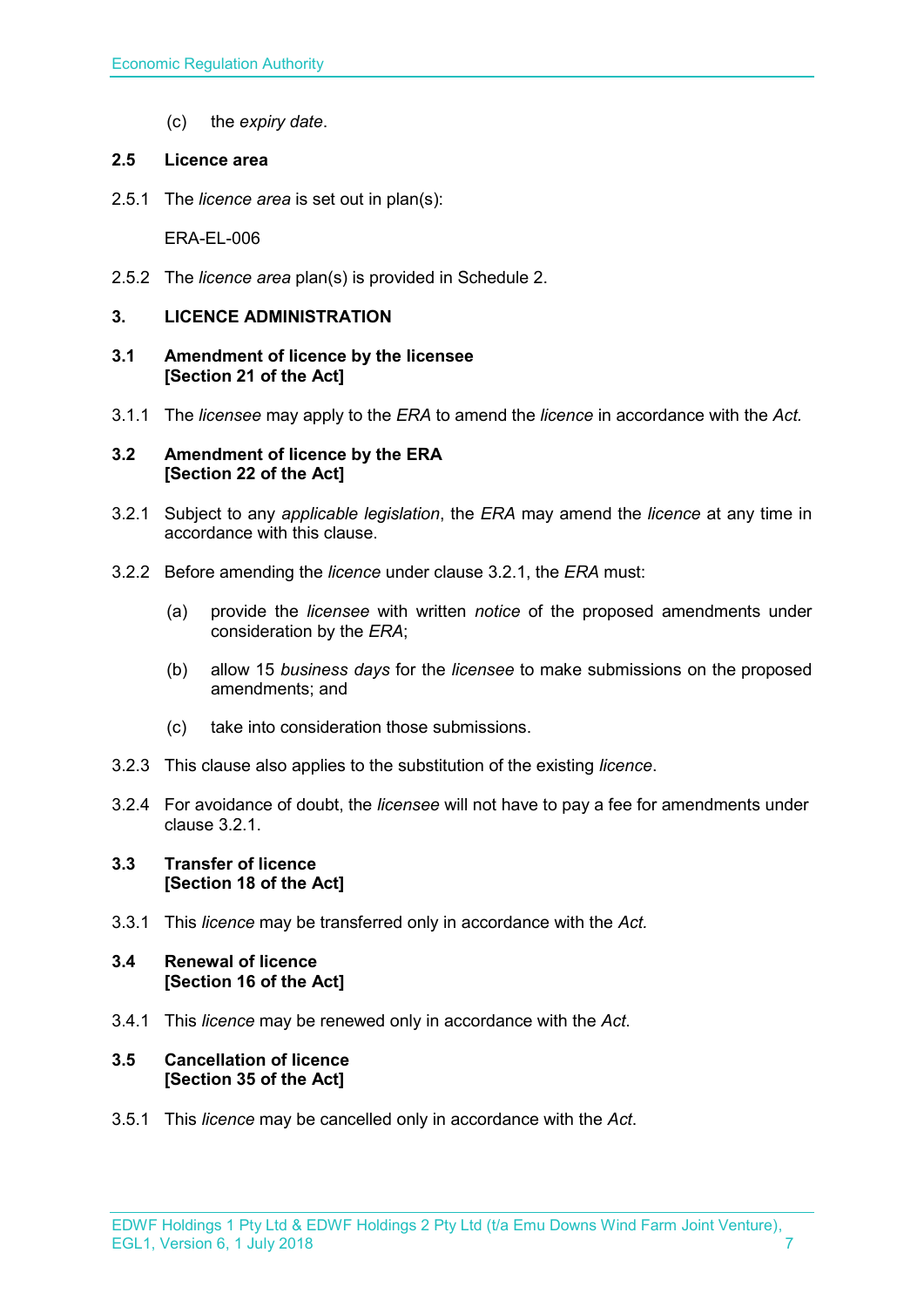#### <span id="page-7-0"></span>**3.6 Surrender of licence [Schedule 1 of the Act]**

- 3.6.1 The *licensee* may only surrender the *licence* pursuant to this clause 3.6.
- 3.6.2 If the *licensee* intends to surrender the *licence* the *licensee* must, by *notice* in writing to the *ERA*:
	- (a) set out the date that the *licensee* wishes the surrender of the *licence* to be effective; and
	- (b) set out the reasons why the *licensee* wishes to surrender the *licence*, including the reasons why it would not be contrary to the public interest for the surrender of the *licence* to be effective on the date set out in the *notice*.
- 3.6.3 Upon receipt of the *notice* from the *licensee* pursuant to clause 3.6.2, the *ERA* will publish the *notice*.
- 3.6.4 Notwithstanding clause 3.6.2, the surrender of the *licence* will only take effect on the later of the day that:
	- (a) the *ERA* publishes a *notice* of the surrender in the Western Australian Government Gazette, such date to be at the discretion of the *ERA*; and
	- (b) the *licensee* hands back the *licence* to the *ERA*.
- 3.6.5 The *licensee* will not be entitled to a refund of any fees by the *ERA*.

#### <span id="page-7-1"></span>**3.7 Notices**

- 3.7.1 Unless otherwise specified, all *notices* must be in writing.
- 3.7.2 A *notice* will be regarded as having been sent and received:
	- (a) when delivered in person to the addressee; or
	- (b) three *business days* after the date of posting if the *notice* is posted in Western Australia; or
	- (c) five *business days* after the date of posting if the *notice* is posted outside Western Australia; or
	- (d) if sent by facsimile when, according to the sender's transmission report, the *notice* has been successfully received by the addressee; or
	- (e) if sent by *electronic means* when, according to the sender's electronic record, the *notice* has been successfully sent to the addressee.

#### <span id="page-7-2"></span>**3.8 Publishing information**

3.8.1 The *ERA* may direct the *licensee* to *publish*, within a specified timeframe, any information it considers relevant in connection with the *licensee* or the performance by the *licensee* of its obligations under this *licence*.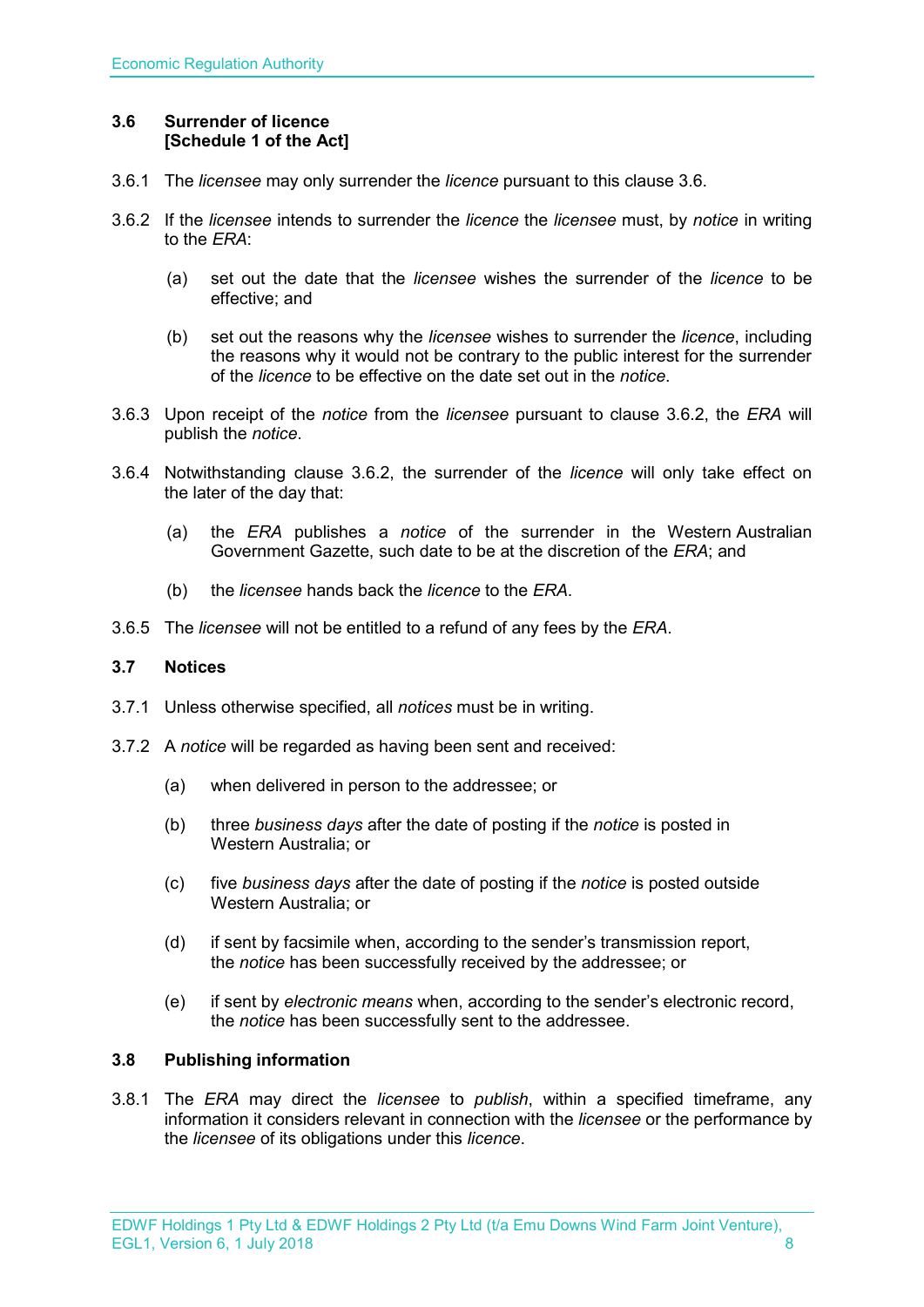- 3.8.2 Subject to clause 3.8.3, the *licensee* must *publish* the information referred to in clause 3.8.1.
- 3.8.3 If the *licensee* considers that the information is confidential it must:
	- (a) immediately notify the *ERA*; and
	- (b) seek a review of the *ERA's* decision in accordance with clause 3.9.
- 3.8.4 Once it has reviewed the decision, the *ERA* will direct the *licensee* in accordance with the review to:
	- (a) *publish* the information;
	- (b) *publish* the information with the confidential information removed or modified; or
	- (c) not *publish* the information.

#### <span id="page-8-0"></span>**3.9 Review of the ERA's decisions**

- 3.9.1 The *licensee* may seek a review of a *reviewable decision* by the *ERA* pursuant to this *licence* in accordance with the following procedure:
	- (a) the *licensee* shall make a submission on the subject of the *reviewable decision* within 10 *business days* (or other period as approved by the *ERA*) of the decision; and
	- (b) the *ERA* will consider the submission and provide the *licensee* with a written response within 20 *business days*.
- 3.9.2 For avoidance of doubt, this clause does not apply to a decision of the *ERA* pursuant to the *Act*, nor does it restrict the *licensee's* right to have a decision of the *ERA* reviewed in accordance with the *Act*.

#### <span id="page-8-1"></span>**4. GENERAL LICENCE OBLIGATIONS**

#### <span id="page-8-2"></span>**4.1 Compliance with applicable legislation**

4.1.1 Subject to any modifications or exemptions granted pursuant to the *Act*, the *licensee* must comply with any *applicable legislation*.

#### <span id="page-8-3"></span>**4.2 Fees**

4.2.1 The *licensee* must pay the applicable fees and charges in accordance with the *Regulations*.

#### <span id="page-8-4"></span>**4.3 Accounting records [Schedule 1 of the Act]**

4.3.1 The *licensee* and any *related body corporate* must maintain accounting records that comply with standards issued by the Australian Accounting Standards Board or equivalent International Accounting Standards.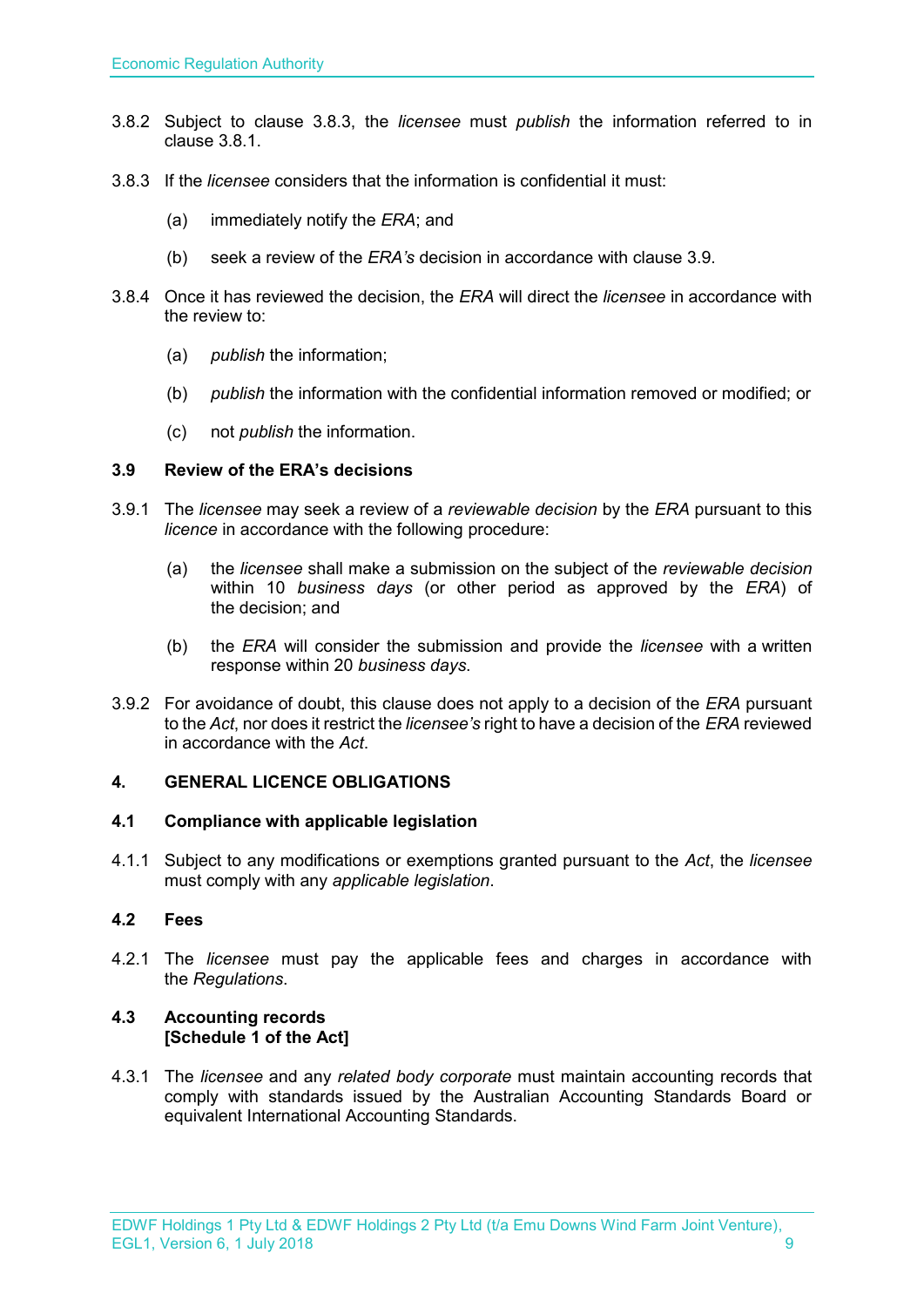#### <span id="page-9-0"></span>**4.4 Reporting a change in circumstances**

- 4.4.1 The *licensee* must report to the *ERA*:
	- (a) if the *licensee* is under external administration as defined by the *Corporations Act 2001 (Cwth)* within 2 *business days* of such external administration occurring; or
	- (b) if the *licensee*:
		- (i) experiences a change in the *licensee's* corporate, financial or technical circumstances upon which this *licence* was granted; and
		- (ii) the change may materially affect the *licensee's* ability to perform its obligations under this *licence*,

within 10 *business days* of the change occurring; or

- (c) if the:
	- (i) *licensee's* name;
	- (ii) *licensee's* ABN; or
	- (iii) *licensee's* address,

changes, within 10 *business days* of the change occurring.

#### <span id="page-9-1"></span>**4.5 Provision of information [Schedule 1 of the Act]**

4.5.1 The *licensee* must provide to the *ERA*, in the manner and form described by the *ERA*, specified information on any matter relevant to the operation or enforcement of the *licence*, the operation of the licensing scheme provided for in Part 2 of the *Act*, or the performance of the *ERA's* functions under that Part.

#### <span id="page-9-2"></span>**5. AUDITS AND PERFORMANCE REPORTING OBLIGATIONS**

#### <span id="page-9-3"></span>**5.1 Asset management system [Section 14 of the Act]**

- 5.1.1 The *licensee* must provide for an *asset management system* in respect of the *licensee's assets*.
- 5.1.2 The *licensee* must notify the *ERA* of the details of the *asset management system* within five *business days* from the later of:
	- (a) the *commencement date*; and
	- (b) the completion of construction of the *licensee's assets*.
- 5.1.3 The *licensee* must notify the *ERA* of any substantial change to the *asset management system* within ten *business days* of such change.
- 5.1.4 The *licensee* must provide the *ERA* with a report by an independent expert, acceptable to the *ERA*, as to the effectiveness of the *asset management system* not less than once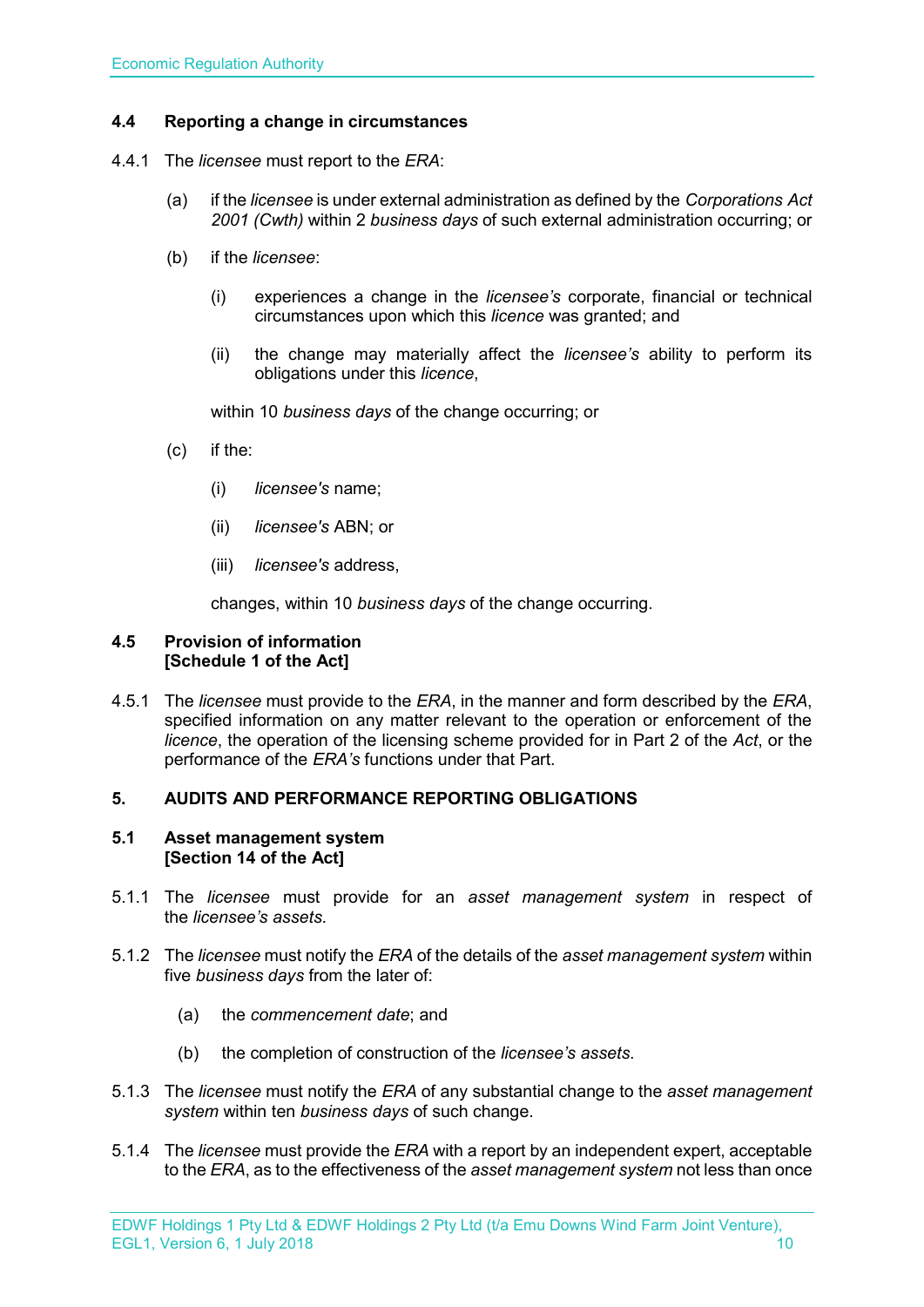in every period of 24 months calculated from the *commencement date (*or any longer period that the *ERA* allows by *notice* in writing).

- 5.1.5 The *licensee* must comply, and must require the *licensee's* expert to comply, with the *ERA's* standard audit guidelines.
- 5.1.6 The *licensee* may seek a review of any of the requirements of the *ERA*'s standard audit guidelines dealing with the *asset management system* in accordance with clause 3.9.
- 5.1.7 The review of the *asset management system* must be conducted by an independent expert approved by the *ERA*. If the *licensee* fails to nominate an independent expert within one month of the date that the review of the *asset management system* was due, or the independent expert nominated by the *licensee* is rejected on two successive occasions by the *ERA*, the *ERA* may choose an independent expert to conduct the review of the *asset management system*.

#### <span id="page-10-0"></span>**5.2 Individual performance standards**

- 5.2.1 Performance standards are contained in *applicable legislation*.
- 5.2.2 The *ERA* may prescribe *individual performance standards* applying to the *licensee* in respect of the *licensee's* obligations under this *licence* or the *applicable legislation*.
- 5.2.3 Before approving any *individual performance standards* under this clause, the *ERA* will:
	- (a) provide the *licensee* with a copy of the proposed *individual performance standards*;
	- (b) allow 15 *business days* for the *licensee* to make submissions on the proposed *individual performance standards*; and
	- (c) take into consideration those submissions.
- 5.2.4 Once approved by the *ERA*, the *individual performance standards* are included as additional terms and conditions to this *licence*.

#### <span id="page-10-1"></span>**5.3 Performance audit [Section 13 of the Act]**

- 5.3.1 The *licensee* must, unless otherwise notified in writing by the *ERA*, provide the *ERA* with a *performance audit* within 24 months after the *commencement date*, and every 24 months thereafter.
- 5.3.2 The *licensee* must comply, and must require the *licensee's* auditor to comply, with the *ERA's* standard audit guidelines.
- 5.3.3 The *licensee* may seek a review of any of the requirements of the *ERA*'s standard audit guidelines in accordance with clause 3.9.
- 5.3.4 The *performance audit* must be conducted by an independent auditor approved by the *ERA*. If the *licensee* fails to nominate an auditor within one month of the date that the *performance audit* was due, or the auditor nominated by the *licensee* is rejected on two successive occasions by the *ERA*, the *ERA* may choose an independent auditor to conduct the *performance audit*.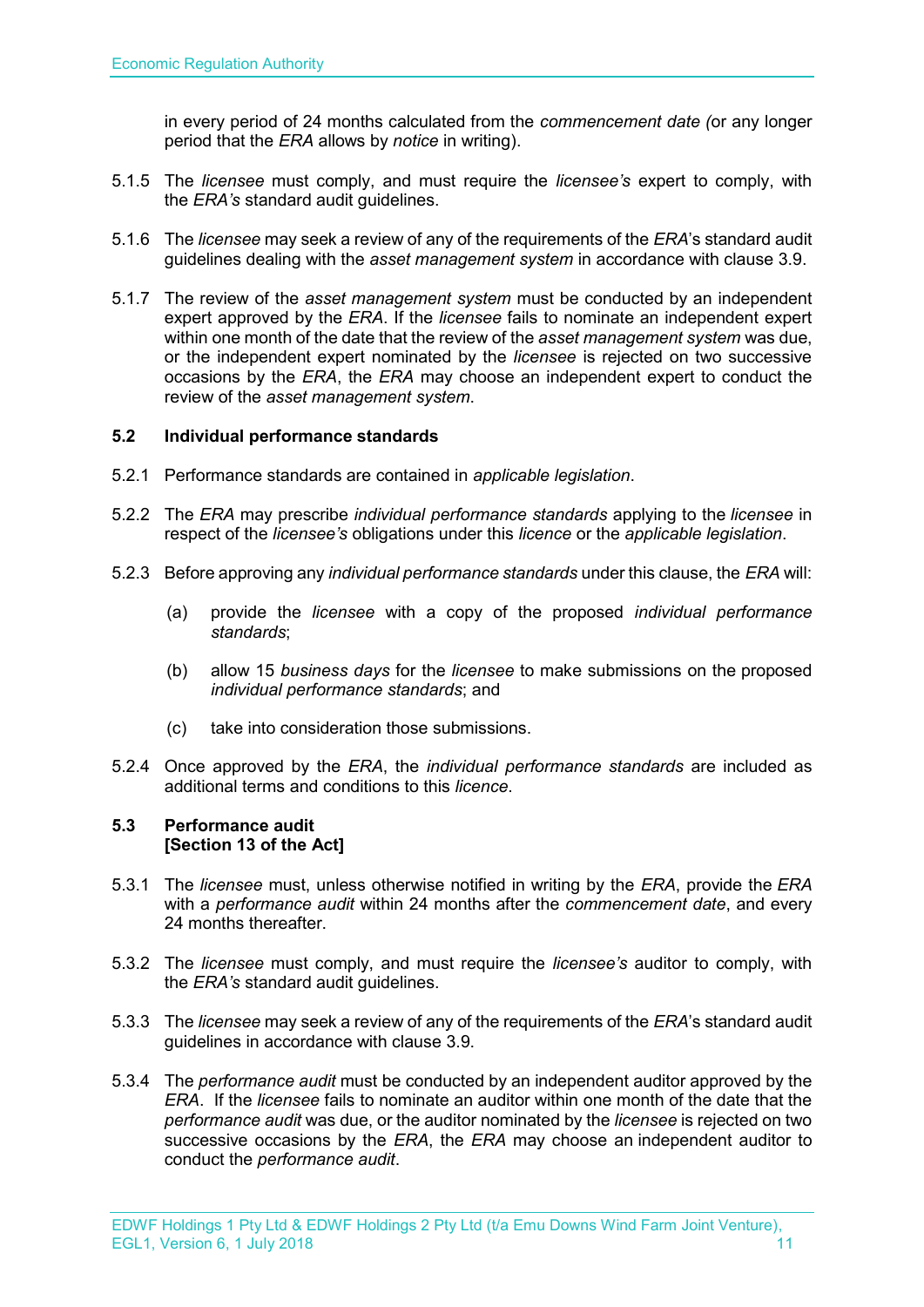# <span id="page-11-0"></span>**Schedule 1 – Additional Licence Clauses**

# **(Not Used)**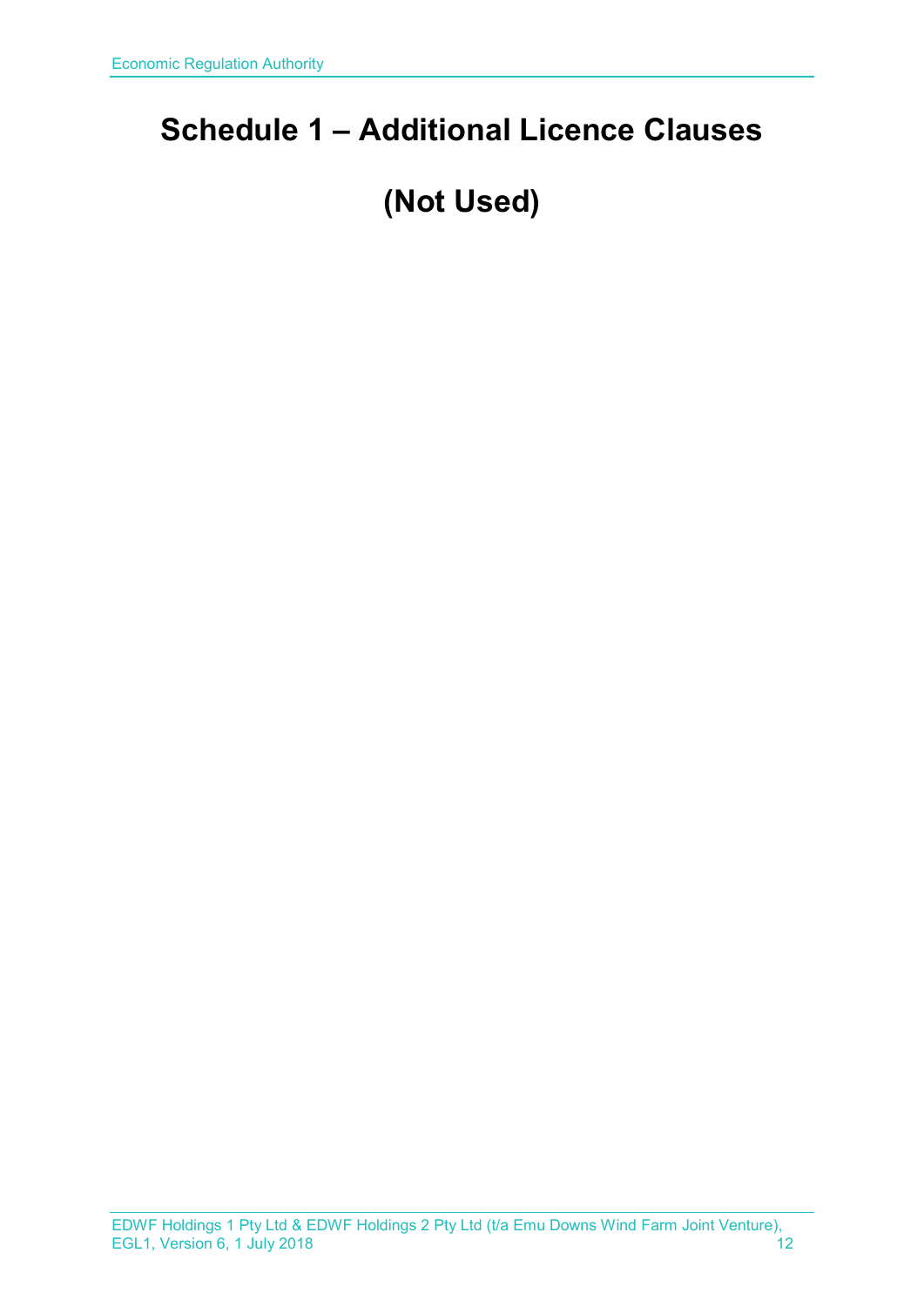# <span id="page-12-0"></span>**Schedule 2 – Licence Area Plans**